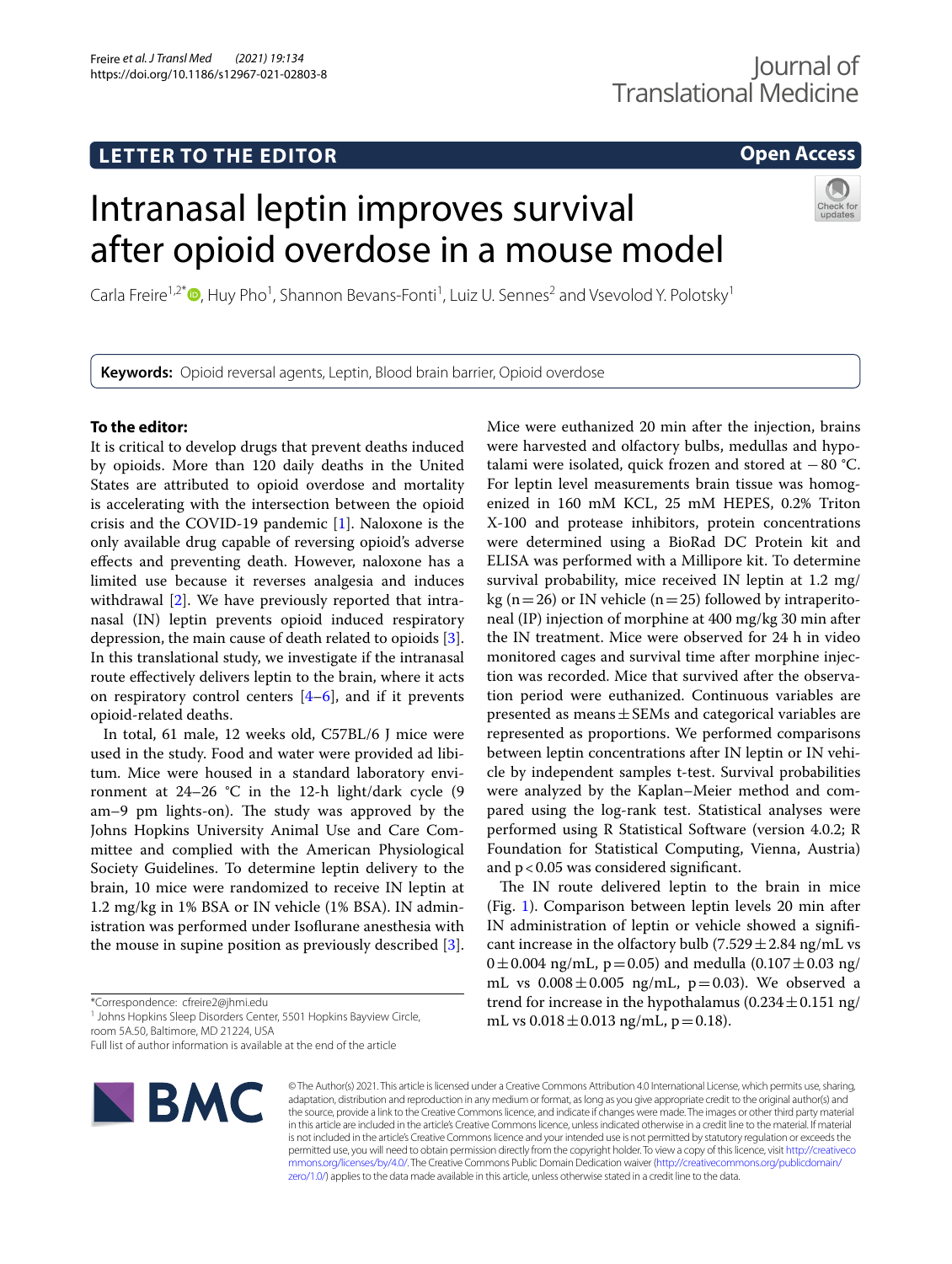

<span id="page-1-0"></span>

<span id="page-1-1"></span>IN leptin improved the survival probability after a 400 mg/kg dose of morphine IP ( $p=0.044$ ). Mice that received IN vehicle had a 92% mortality rate with a median survival time of 100 min, whereas mice that received IN leptin had a 69% mortality rate with a median survival time of 117 min. Kaplan–Meier curves are shown in Fig. [2,](#page-1-1) mice were monitored for 24 h but no deaths occurred after 183 min.

The main novel finding of our study is that IN leptin reduced mortality associated with morphine overdose in mice. Several mechanisms may contribute to this 25% reduction in mortality. Data from previous studies showing that leptin mitigates the efects of opioids by improving upper airway patency and control of breathing suggest that decrease in mortality is mainly due to attenuation of respiratory failure [[3\]](#page-2-2). However, Bubier et al. did not observe a correlation between respiratory depression, recovery time and survival time in diferent mouse strains  $[7]$  $[7]$ . Thus, the adverse effects of morphine on other systems may play a role in morphine induced mortality.

Leptin is produced by the adipose tissue and acts in the central nervous system to regulate metabolic homeostasis, fertility, immune function and breathing, among others [[8\]](#page-2-6). Investigators have shown that the respiratory efects of leptin occur in medullary and hypothalamic centers in the brain  $[4-6, 9]$  $[4-6, 9]$  $[4-6, 9]$  and in the carotid body  $[10]$  $[10]$ . Leptin is currently approved for the treatment of patients with lipodystrophy and leptin deficiency. One of the limitations for the advance of leptin as a therapeutic agent is leptin resistance with numerous factors that contribute to leptin transport to the brain [\[8](#page-2-6)]. Leptin does not diminish opioid analgesia [[3\]](#page-2-2), and should not induce opioid withdrawal. Therefore, our finding that the IN route efectively delivers leptin to the brain has translational signifcance.

This study has limitations, including: (a) the lack of monitoring of opioid side efects such as respiratory depression and cardiac function; (b) the use of anesthesia for IN administration of leptin may have had an impact on mortality, (c) the anatomical diferences between mouse and human olfactory systems might afect the translation of this therapy. Finally, the efects of leptin in females or after chronic opioid administration were not tested.

In conclusion, our results show that the IN route is efective for the delivery of leptin to the brain in mice and that IN leptin attenuates morphine-induced mortality. Our data suggest that IN leptin may be considered for prevention of opioid overdose, especially when analgesic properties of opioids have to be preserved.